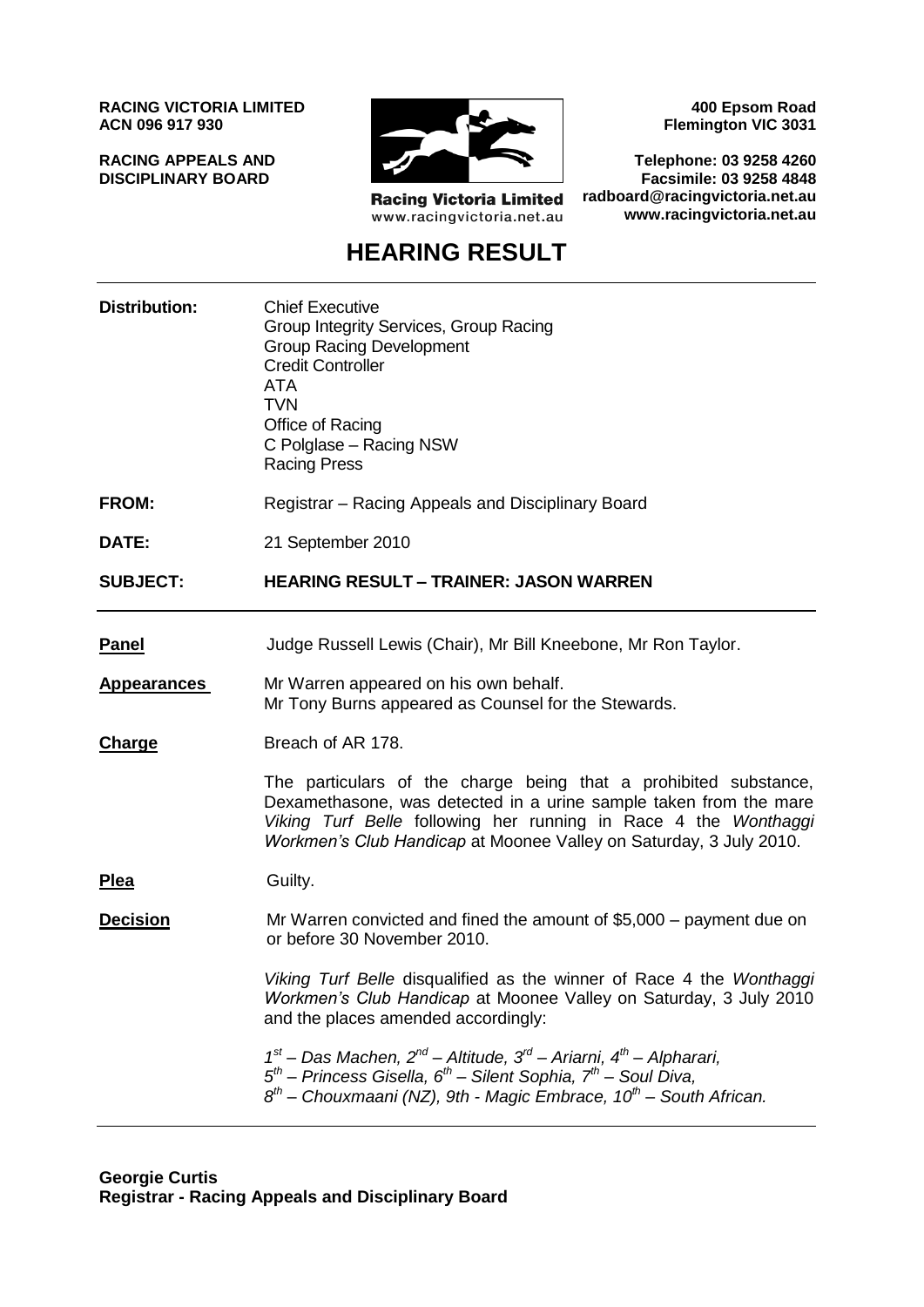# **TRANSCRIPT OF**

### **PROCEEDINGS**

#### **RACING APPEALS AND DISCIPLINARY BOARD**

\_\_\_\_\_\_\_\_\_\_\_\_\_\_\_\_\_\_\_\_\_\_\_\_\_\_\_\_\_\_\_\_\_\_\_\_\_\_\_\_\_\_\_\_\_\_\_\_\_\_\_\_\_\_\_\_\_\_\_\_\_\_\_

**HIS HONOUR JUDGE R.P.L. LEWIS, Chairman MR W. KNEEBONE MR R. TAYLOR**

#### **EXTRACT OF PROCEEDINGS**

**DECISION**

#### **TRAINER: JASON WARREN**

#### **MELBOURNE**

#### **TUESDAY, 21 SEPTEMBER 2010**

MR A. BURNS appeared on behalf of the RVL Stewards

MR J. WARREN appeared on his own behalf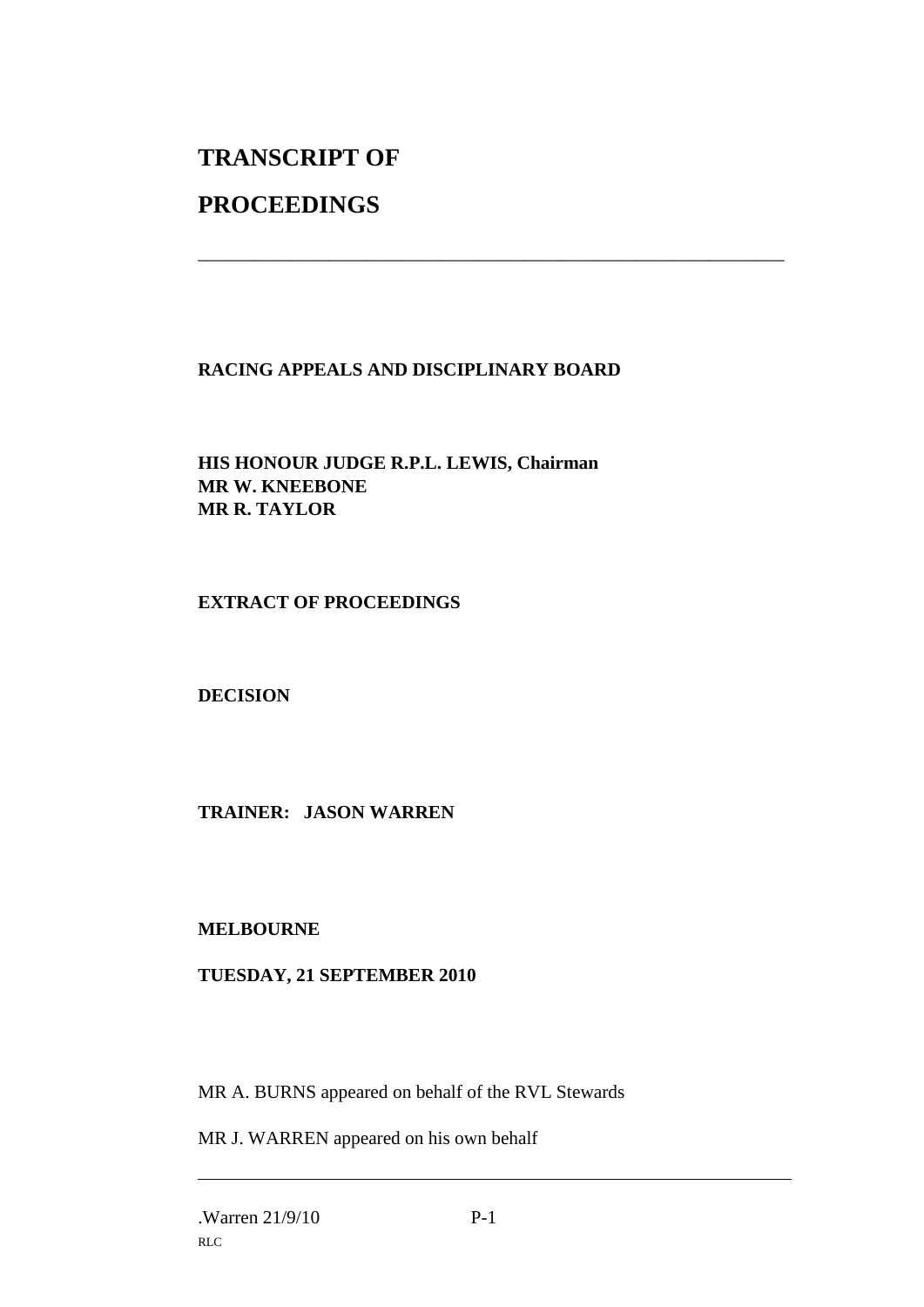CHAIRMAN: Jason Warren, you have pleaded guilty to a charge laid under Australian Rule of Racing 178. The details of the charge have already been read out during the course of this hearing.

The evidence reveals that on Saturday, 26 June, and again on Monday, 28 June, your forelady, Miss Airey, administered to the horse, in combination, Dexapent, SwellDOWN and dimethyl sulfoxide, also known as DMSO. Dexapent contains dexamethasone which is a glutocorticoid anti-inflammatory agent, SwellDOWN is an anti-inflammatory poultice used to relieve soreness and swelling, largely of soft tissue, and DMSO is an analgesic and anti-inflammatory agent.

The evidence given today reveals that Miss Airey and Mr Warren had been advised by veterinarian, Dr Brennan, that a four-day withholding period was appropriate, even when these substances were administered in combination. Mr Warren and Miss Airey relied on Dr Brennan's opinion. Dr Brennan's opinion was in turn based on his own experience and anecdotal evidence, rather than scientific evidence. He was unable to provide the Board with any studies or controlled experiments which supported his view that four days was a safe withholding period.

The trainer is of course obliged to present his horses drug free on race day. It is no answer to a charge to say that, "I relied on my vet." Mr Warren has recognised that position by pleading guilty and he is entitled to credit for that concession. Further, he has no relevant prior matters, and in all the